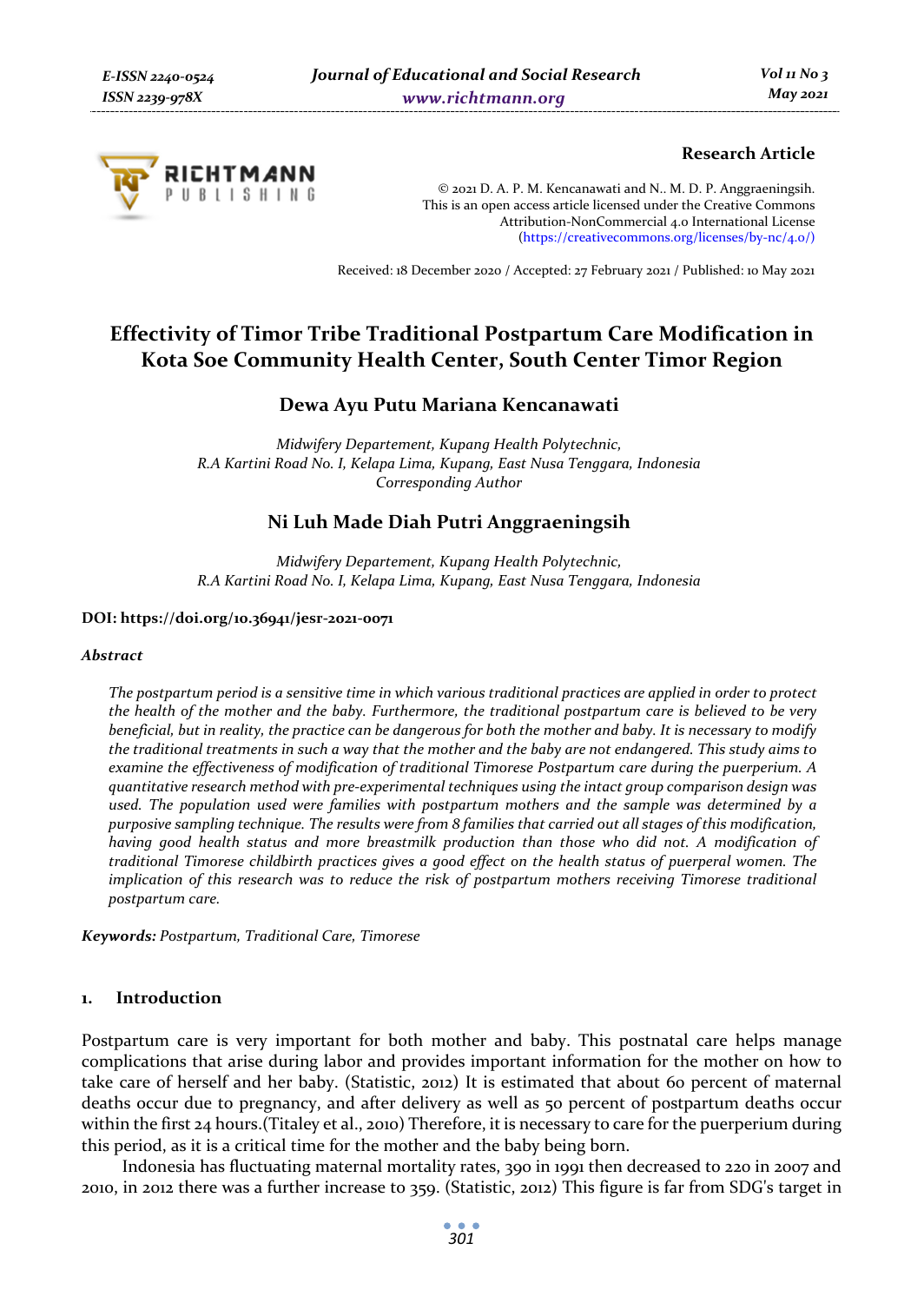2030, which is 70 per 100,000 live births. This condition is not much different from the Maternal Mortality Rate in East Nusa Tenggara (NTT) Province, which is one of the provinces in Indonesia with a high maternal mortality rate. The maternal mortality rate in NTT had decreased from 227 in 2010 to 153 in 2013, then increased to 169 in 2014, and decreased again to 135 in 2015 and in 2017 to 120 per 100,000 live births, while the national rate was 259 per 100,000 live births. The maternal mortality rate with NTT remains a serious problem as it is far from the target set by SDG's, which is 70. (N. P. H. Office, 2017).

South Central Timor is one of the districts in the province of NTT with Timorese, which experiences a serious problem related to maternal and infant mortality rates. Based on data from the District Health Profile 2016, the infant mortality rate in South Central Timor was 96/1000 KH. The Maternal Mortality Rate was 290.2 / 100,000 Live Births. The number of maternal and infant mortality rates that are quite high is due to problems of accessibility, the availability of skilled health workers, and the willingness of the community to change traditional life that is associated with the local culture. (T. D. H. Office, 2016)

Based on data from the South-Central Timor District health profile, Soe City Health Center have the highest maternal, infant and neonatal mortality rates, which was quite worrying among other health centers (T. D. H. Office, 2016) In 2016, 2 mothers died during childbirth, and 7 newborn died before 28 days. This is because the maternal believes in the traditional postpartum care, which place the mothers a dangerous situation. This shows that in addition to childbirth, the birth of a child has also proven to be a very important point in time for health measures, as at this point in time two lives are prone to health problems, but a cultural approach needs to be considered for health workers in approaching the community in providing health education about postnatal care.

For this reason, this research seeks to modify the traditional practices of the postpartum period carried out by Timorese in such a way that it can be carried out by mothers, and safe in terms of health. Therefore, this study aims to determine the effectiveness of the modification of traditional Timorese childbirth care in the work area of the Soe City Community Health Center.

#### **2. Review of Literature and Theoretical Framework**

The Postpartum period is a critical time for a mother because there are many emergencies such as infection. Therefore, health workers need to provide interventions to prevent infection and accelerate the recovery of the uterine after delivery. (Bari, 2010) Titaley et al., 2010 reported that about 20-30 percent of maternal deaths can be reduced by providing skilled birth care services by health workers. (Titaley, C.R, Hunter L Chyntia, Dibley J Michael, 2010) The maternal mortality analysis carried out by the Directorate for Maternal Health Development in 2010 shows that maternal mortality is closely related to access to health facilities. Providing a mother with good access to health care reduces the risk of maternal mortality. (I. M. of Health, 2013)

Early detection of complications in puerperal women is achieved through monitoring the examination of the puerperal women by conducting puerperal visits at least 3 times with the provisions of the first postpartum visit at 6 hours until after delivery, the second postpartum visit on the fourth day to 28 days after delivery and the third postpartum visit within 29-42 days after delivery. (I. ministry of Health, 2019).

The Postpartum period is a sensitive time and various traditional practices are applied to protect the health of the mother and baby.(Altutug Kamile, Anik Yesim, 2018) The World Health Organization (WHO) defines the postpartum period as the first six weeks after childbirth, from the first one hour of post-delivery after six weeks (42 days), following the birth of the infant. (H.A, 2006) Many women in Asia adhere to many cultural beliefs and practices, such as the perceived prevention of illness and ensuring the wellbeing of mothers and newborns. (Liamputong P, Yimyam S, Parisunyakul S, 2005).

 Culture is defined as the values, beliefs, attitudes and behaviors that are imparted, including the knowledge, arts, traditions, customs, abilities, skills and similar habits that people acquire as a member of society. Cultural beliefs and differences also are observed in the child birth and postpartum periods,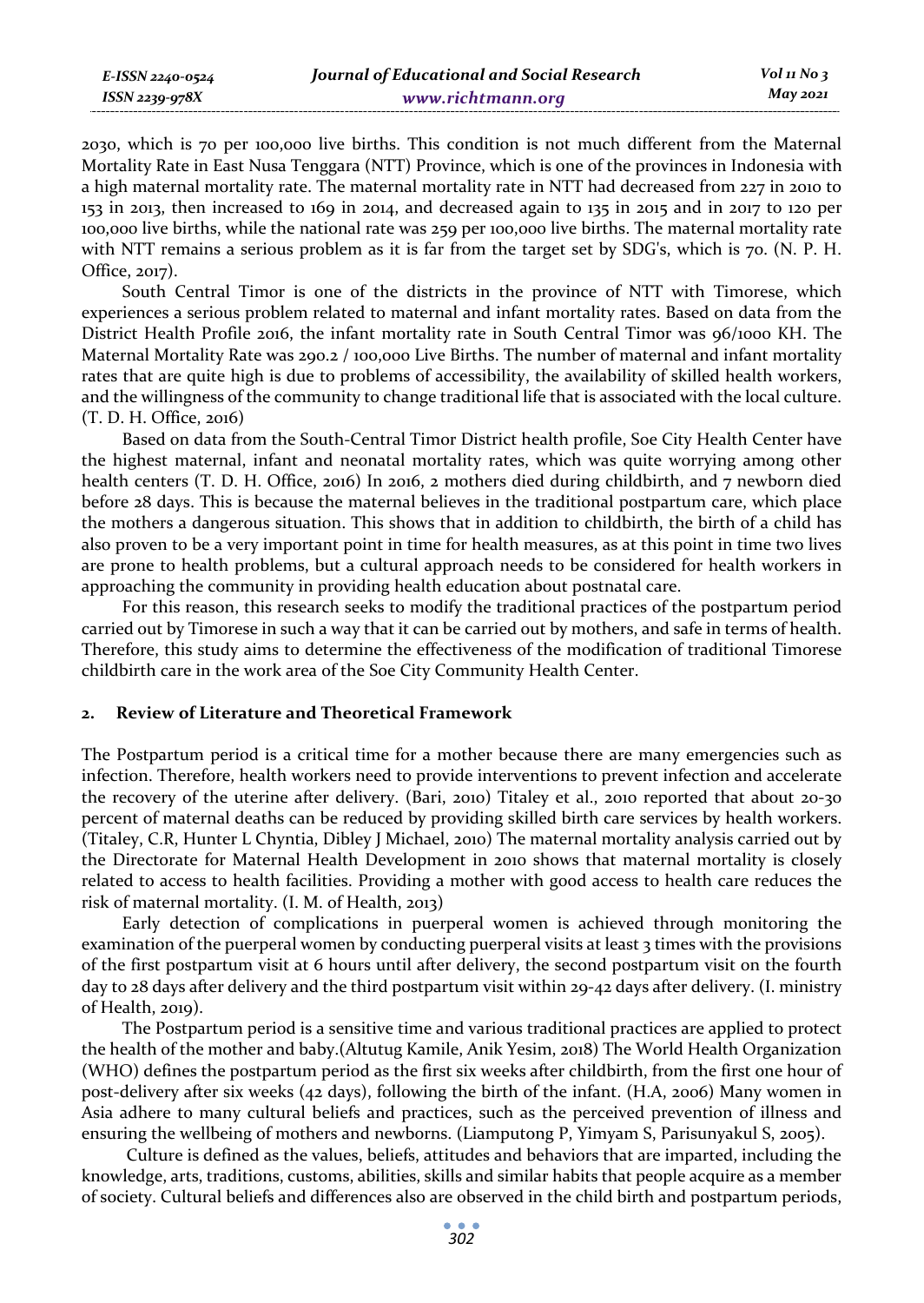| E-ISSN 2240-0524 | Journal of Educational and Social Research | $Vol_1N_0$ 3 |
|------------------|--------------------------------------------|--------------|
| ISSN 2239-978X   | www.richtmann.org                          | May 2021     |

where some traditional practices are performed for the protection of the mother and baby. (Altutug Kamile, Anik Yesim, 2018; H.A, 2006) The Timorese woman in South Central Timor believed that traditional puerperal care cannot be completely avoided by the community because it is related to beliefs regarding the cultural treatment. (Yessy, 2018).

According to a study conducted by Kencanawati in 2017, The Timorese have several cultural practices in the care of postpartum mothers. There are three types of cultural practices in the caring for the Timorese postpartum mother, namely, heating the body by lying on hot coals known as "roasting", compressing the whole body, and massaging the uterus to remove dirty blood known as "tatobi", and dietary restrictions (Postpartum mothers abstain from eating animal protein directly). Therefore, the postpartum mothers can only consume animal protein that has been processed such as shredded.

It was reported that postpartum traditional care would continue even though the postpartum mother take medicine from the midwife or Community health center, because there was a cultural attachment that the traditional treatments (*tatobi* and *panggang*) could quickly restore their condition before getting pregnant. This belief is different from the view of health workers, which stated that the traditional puerperal care can increase the risk of infection during the puerperium. (Kencanawati, Dewa ayu putu Mariana; Bakoil, b Mareta; Mirong, 2019) This condition is similar with Winthers et all findings, which stated that many Asian women continue to practice a wide range of traditional beliefs and practices during pregnancy, childbirth, and the postpartum period. More information is needed on the benefits of formal maternal healthcare services, such as educational programs should be geared towards not only women but also husbands, parents, and in-laws. By recognizing and appreciating common local beliefs, providers may be able to provide culturally competent care (Winters M, Kharazami N, 2017) needed by the maternal during the postpartum period, including family attention, health care, and nutrition. (Kencanawati, 2019).

### **3. Methods**

#### *3.1 Type and design*

This research was quantitative study with a pre-experimental design using Intact Group Comparison, namely a variable study by dividing two groups, namely the case group, and the control group. The purpose of this design was to determine the effectiveness of the introduced postnatal care modifications.(Amat, 2011)

#### *3.2 Populatioan and sample*

The population were families that had postpartum mothers during the study period. The sample was determined purposively with the inclusion criteria for postpartum mothers that gave birth vaginally at the beginning of the puerperium (0-7 days postpartum), had no comorbidities, and performed postpartum care. While the exclusion criteria were postpartum mothers experiencing late puerperium (8-42 days postpartum). The mother's that did not give birth vaginally and had comorbidities. After visiting the field, 13 families met the inclusion criteria. Then the researcher determined the group that received the treatment and the control group. The determination of this group was that the researcher used one criterion, which was the family that performed the traditional Timorese follow-up and therefore 8 families had performed the follow-up period. The Timor tribe became the treatment group and 5 families did not performed the postpartum care with in the treatment and control group.

Data collection was carried out from June to August 2019 at the Soe City Health Center, TTS. The researchers requested the Puskesmas midwife coordinator and, together with the midwife, contacted families with postpartum mothers according to the criteria. Then for those that met the treatment group, families are given training by researchers on the modification of traditional postpartum care that is introduced. Furthermore, families are asked to carry out this traditional postpartum care for 14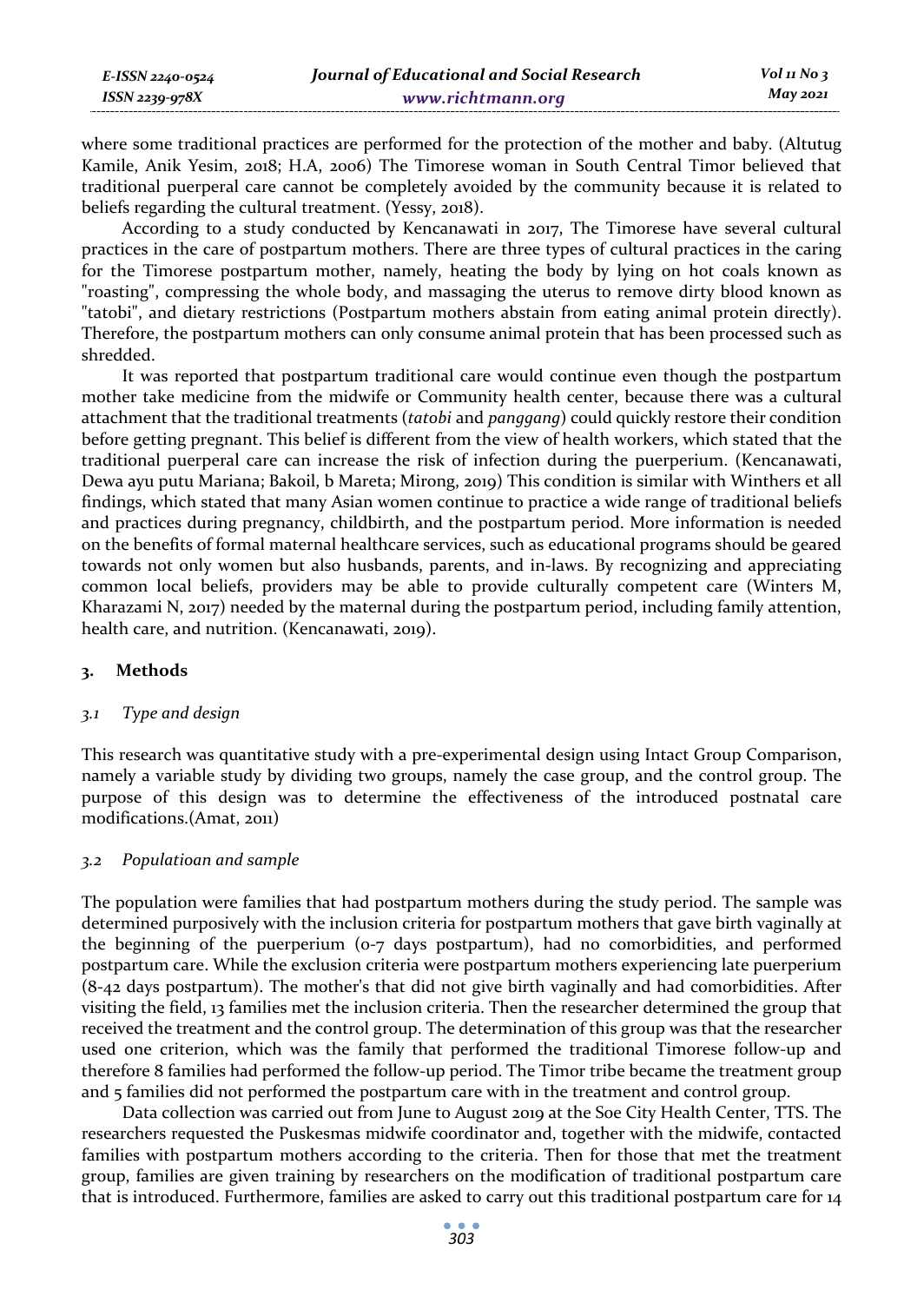| E-ISSN 2240-0524 | Journal of Educational and Social Research | $Vol_1N_0$ 3 |
|------------------|--------------------------------------------|--------------|
| ISSN 2239-978X   | www.richtmann.org                          | $May\,2021$  |

days, the the village midwife visits daily to assess the health status of the postpartum mother, both in the group in the treatment and control groups using the control sheet of postpartum maternal health status, and the results are compared.

This research has passed the ethical test from the research ethics institute of the Health Polytechnic of the Ministry of Health in Kupang in 2019 with an ethical clearance number, namely LB.02.03 / 1/0052/2019.

### **4. Results**

### *4.1 Respondent characteristics*

The results from the characteristics of respondents from the Soe City Community Health Center. The characteristics of respondents based on age and parity.

| No           | Variables       | Group     |            |                |              |
|--------------|-----------------|-----------|------------|----------------|--------------|
|              |                 | Treatment | Percentage | Control        | Percentage   |
| 1            | Age             |           |            |                |              |
|              | <20 years       |           | 12,5       | $\overline{2}$ | 40           |
|              | 20-35 years old | 6         | 75         |                | 60           |
|              | $> 35$ years    |           | 12,5       | $\Omega$       | $\mathbf{o}$ |
| $\mathbf{z}$ | Parity          |           |            |                |              |
|              |                 |           | 62.5       |                | 60           |
|              | $2 - 4$         |           | 37.5       | $\mathbf{z}$   | 40           |
|              | >4              | $\Omega$  | $\Omega$   | $\Omega$       | $\mathbf{o}$ |

**Table 1.** Frequency Distribution of Characteristics of Respondents

Based on table 1, it can be seen that the characteristics of respondents based on age in the treatment and control groups are mostly in the reproductive age range of 20-35 years. While parity in the treatment and control groups mostly had parity one.

### *4.2 Treatment of Modification*

**Table 2.** Treatment of Timorese Postpartum Care Modification

| Respondent | <b>Treatment of Modification</b> |                            |                 |  |
|------------|----------------------------------|----------------------------|-----------------|--|
|            | <b>Empowerment of</b>            | <b>Tatobi and Oxytocin</b> | Supplementary   |  |
|            | "Panggang Cot"                   | massage                    | Food            |  |
|            | Yes                              | 42 X                       | Milk, egg       |  |
| 2          | Yes                              | 28x                        | Fish, Milk      |  |
|            | Yes                              | 38x                        | Egg, Fish, Milk |  |
|            | Yes                              | 28x                        | Fish, Milk      |  |
|            | Yes                              | 30X                        | Egg, Fish, Milk |  |
|            | Yes                              | 28x                        | Milk, egg       |  |
|            | Yes                              | 42 X                       | Fish, Egg       |  |
| 8          | Yes                              | 38x                        | Fish, Egg       |  |

Table 2 describes the results of the implementation of the modification of postnatal care in the treatment group. From the 8 respondents that received the treatment. All agreed to make "panggang" cots according to the provisions, all respondents also did tatobi massage twice a day. The difference in the number of massages was because postpartum mothers are in the early puerperium ranges from 0- 7 days. Therefore, the number of massages performed also varies since the postpartum age was first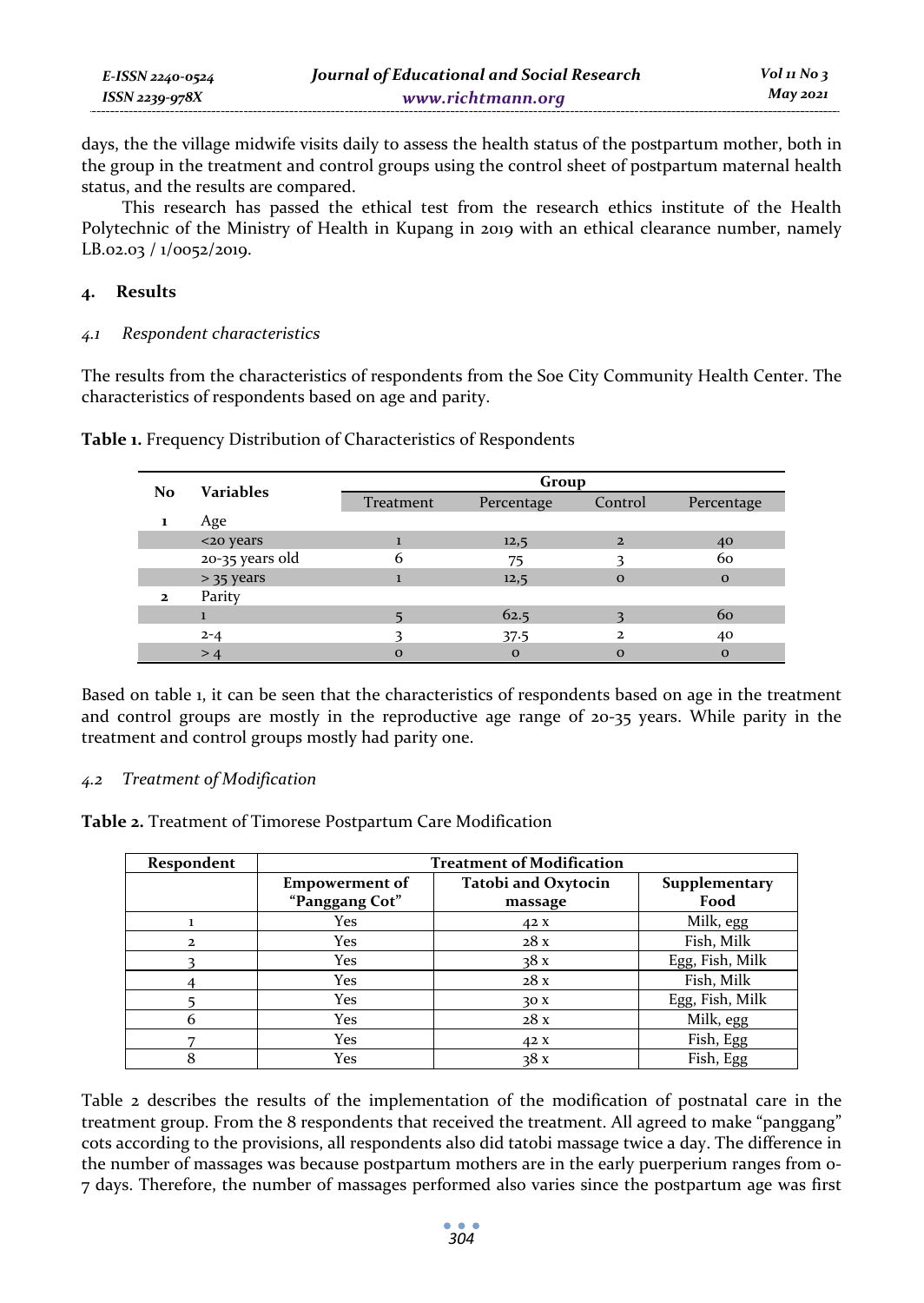treated. While for additional food, not all respondents consumed the additional food provided (milk, eggs, and processed fish), 2 respondents consumed the 3 types of additional food, while the other 6 people consumed two of the 3 additional foods provided.

### *4.3 Health Status between treatment and control group after 14 days of observation.*

**Table 3.** Maternal Health Status between treatment and control group after 14 days observation.

|                          | <b>Status</b>                  | Group        |              |                |              |
|--------------------------|--------------------------------|--------------|--------------|----------------|--------------|
| No.                      |                                | treatment    | percentage   | control        | percentage   |
|                          | of Vital Signs                 |              |              |                |              |
| $\mathbf{1}$             | Normal                         | 8            | 100          | 5              | 100          |
| $\mathbf{z}$             | Abnormal                       | $\mathbf{o}$ | $\mathbf{o}$ | $\mathbf{o}$   | $\mathbf{o}$ |
| Lochea                   |                                |              |              |                |              |
| 1                        | Normal                         | 8            | 100          | 3              | 60           |
| $\overline{2}$           | Abnormal                       | $\mathbf{o}$ | $\mathbf{o}$ | $\overline{2}$ | 40           |
| <b>Bleeding</b>          |                                |              |              |                |              |
| $\mathbf{1}$             | Normal (<100ml / day)          | 8            | 100          | 3              | 60           |
| $\mathbf{z}$             | Abnormal $($ > 100 ml $/$ day) | $\mathbf{o}$ | $\mathbf{o}$ | $\overline{2}$ | 40           |
| <b>Uterine evolution</b> |                                |              |              |                |              |
| 1                        | Normal                         | 8            | 100          | 4              | 80           |
| $\overline{2}$           | Not Normal                     | $\Omega$     | $\Omega$     | $\mathbf{1}$   | 20           |
| Lactation                |                                |              |              |                |              |
| $\mathbf{1}$             | Enough                         | 8            | 100          | $\overline{4}$ | 80           |
| $\mathbf{z}$             | Less                           | $\mathbf{o}$ | $\mathbf{o}$ | 1              | 20           |

Based on Table 2 above, an overview of the health status of maternal in the treatment and control groups is obtained. In a vital sign, the treatment group was treated and the cases were within normal limits, localized expenditure in the treatment group was entirely within the normal limits, namely *lokea sanguilenta* (7th day), while in the control group 2 people were not suitable for postpartum/ abnormal postpartum period (*lokea rubra* on day 7), bleeding results in the treatment group was within the normal range <100 ml/ day, while in the control group two mothers had more than 100 ml / day. Uterine involution was obtained in the whole treatment group within normal limits, while in the control group there was 1 mother that experienced uterine subinvolution. And the last thing about lactation in the treatment group was enough and there was no complaints, but in the control group there was 1 mother experiencing lactation problems in the form of breast swelling.

# **5. Discussion**

# *5.1 Characteristics of respondents*

The characteristics of postpartum mothers that became variables were age and parity. Furthermore, it can be seen that the characteristics of respondents based on age in the treatment and control groups are mostly in the reproductive age range of 20-35 years. While the parity in the treatment and control groups mostly had parity one. This shows that the woman is under the influence of the family, and in this case, the parent should determine proper postnatal care.

# *5.2 Treatment of Modification of Timorese Traditional Postpartum care*

The following is a modification of the traditional Timorese postpartum care introduced to the case group: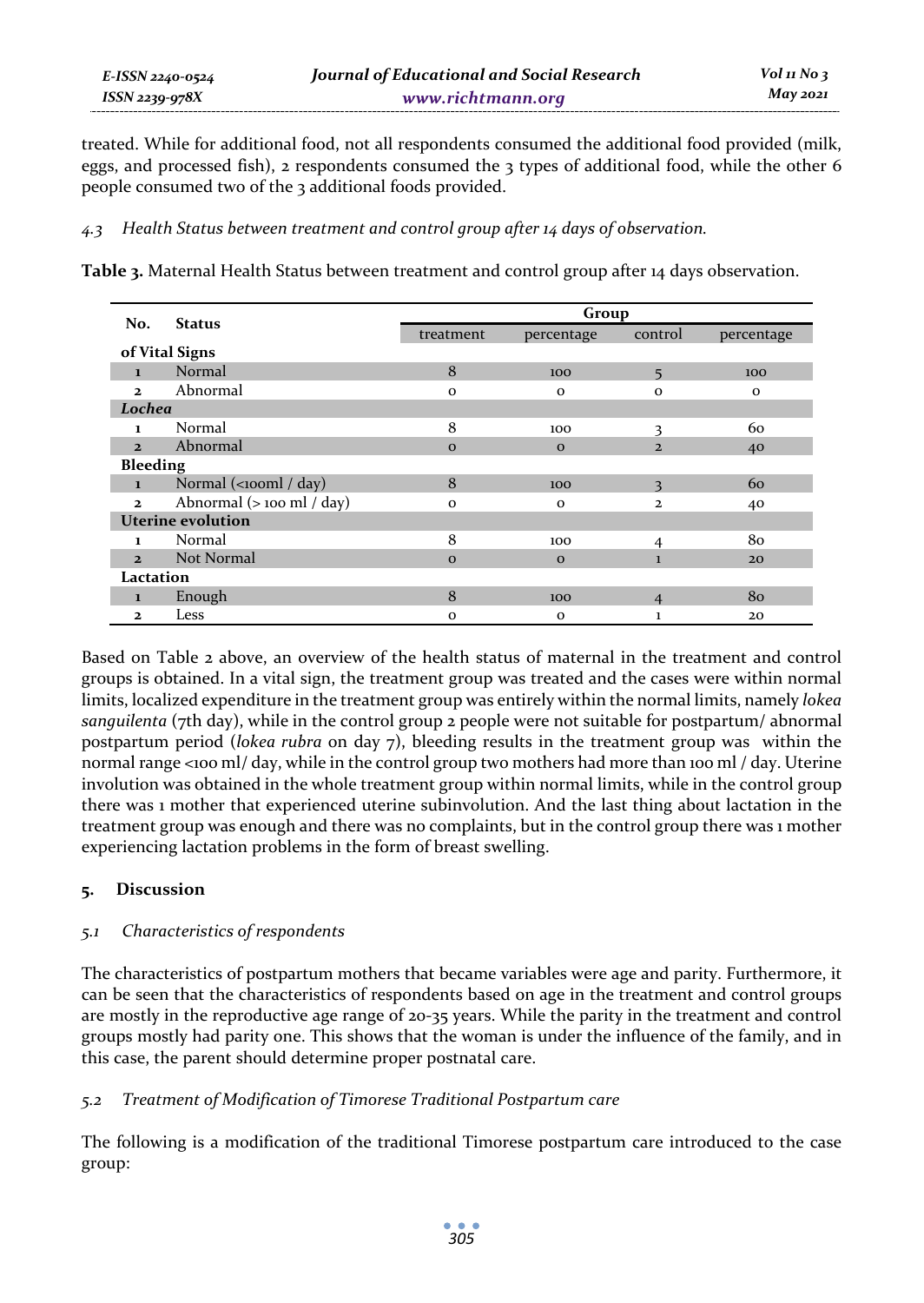### *5.2.1 Empowerment of cots in "Panggang" treatment*

"Panggang" is defined as a mother during childbirth having to lie down on the coals made by her husband from "kusambi" wood. The woman lies on a bamboo cot covered with pandanus mats as high as 1.5 meters, and also lies on her stomach (*matono*) as well as on the couch for 15 minutes, the goal is to warm the whole body in such a way that the circulation is smooth.

The cot is modified to be "smoke-friendly", and the smoke generated by the coals on the roasting cot does not pollute the roasting room but is thrown out. In addition, the height of the cot is also modified higher to reduce the risk of burns to the mother.



**Figure 1.** "Panggang" cot model.

### *5.2.2 Tatobi and Oxytocin Massage*

Tatobi is heating the body of the post-partum mother by compressing the body with boiling hot water containing the ingredients (*aksikam and tastasi*), previously lubricating the woman's body with coconut oil. The modified Tatobi is heating the mother's body with hot hands unless the abdominal and pubic area apart from that the mother was massaged. The steps are as follows:

- 1. The mother takes off all the clothes one by one, then applies coconut oil to her body.
- 2. A warm towel is affixed on the mother's body (shoulders, back, hands)
- 3. After that, the massage is carried out to improve breastfeeding and maternal blood circulation.
- 4. The massages performed are as follows:
	- a. Mother is in a sitting position leaning forward, while hugging a pillow to make it more comfortable, but the table in front as an object to lean on.
	- b. Massage started from the top of the neck to the nape with circular movements of the thumb 3 times, then massage straight from top to bottom 3 times.
	- c. Massage the sides of the spine up to the extent of the chest, from the neck to the shoulder blades in a circular motion using the thumbs 3 times, then massage using the palms of the hands 3 times.
	- d. Massage along the spine from top to bottom with the thumbs in a circular motion for 3 times, then using the palms from top to bottom 3 times
	- e. Massage hands on the fist using the outer side of the fist to press the mother's back in a heart-following motion (love) 6 times or until the mother feels relaxed.
	- f. Massage the hands of the mother starting from the shoulders to the fingers.
	- g. Massage both the feet of the mother starting from the knees of the feet to the toes.
	- h. This massage provides a more optimal effect if done by the husband.
- 5. After the massage, the mother's body is compressed again (except for the abdominal and pubic area) with a warm towel before using the clothes again.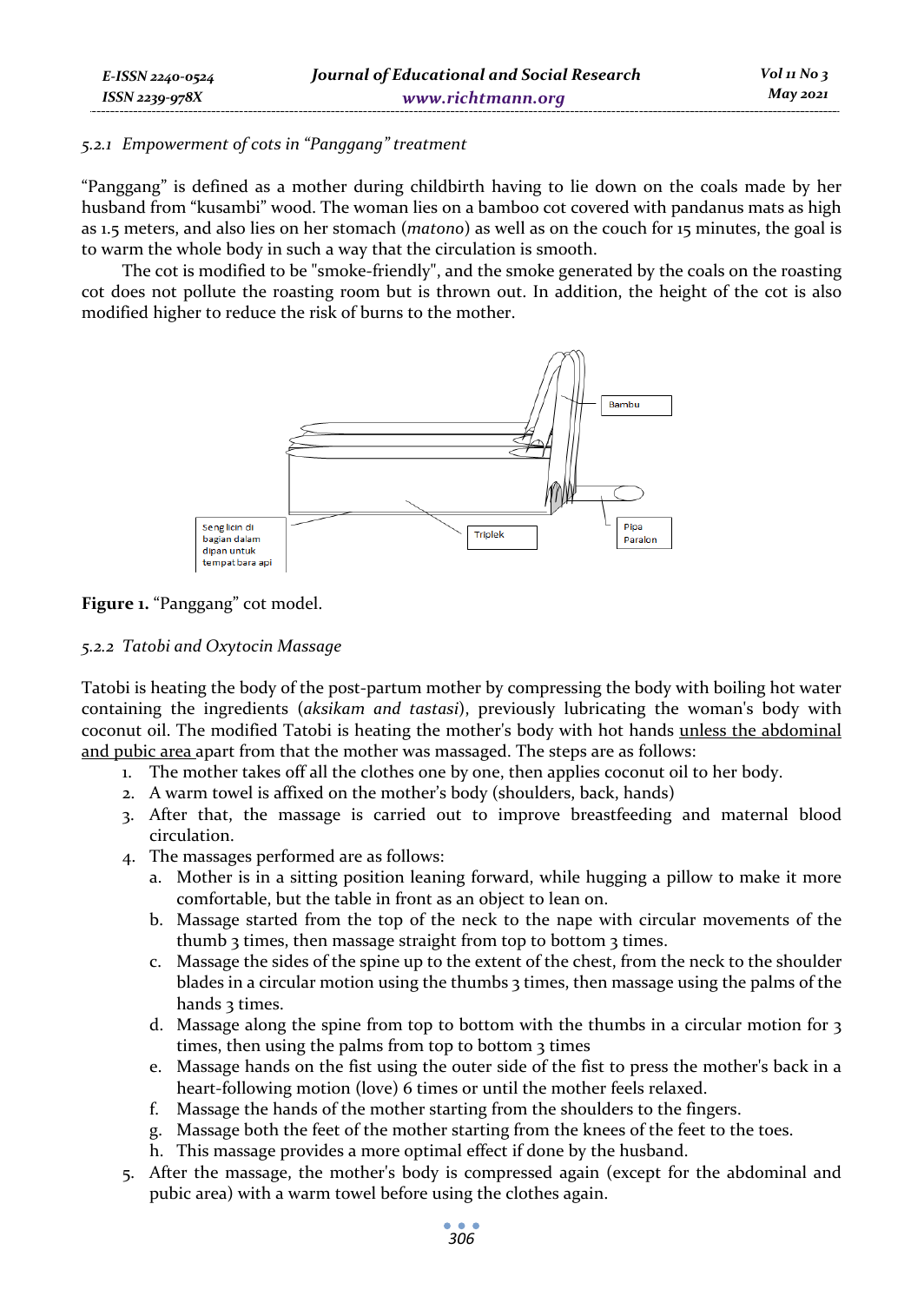6. Then the mother drank warm water and rested.

Supplementary Feeding, postpartum mothers are given additional food for 14 days in the form of milk and processed fish.

Each family in the case group made this modification, and their health status was assessed for 14 days by the village midwife on duty in their area of residence. The treatment group was doing all the modification introduced, the treatment group accepted the modification and can do all the modification very well by themselves.

#### *5.3 The result of Modification treatment of Postpartum care*

Table 2 describes the results of the implementation of the postnatal care modification in the treatment group. Out of the 8 respondents that received the treatment, they all agreed to make "panggang" cots according to the provisions, all respondents also performed tatobi massage twice a day. The difference in the number of massages was due to the fact that postpartum mothers are between  $\circ$  and  $\frac{1}{7}$  days old at the beginning of the puerperium. The number of massages performed also varies since the postpartum age was first treated. While for additional food, not all respondents consumed the food provided (milk, eggs, and processed fish), only 2 respondents consumed the 3 types of additional food, while the other 6 people consumed two of the 3 additional foods provided. These findings showed that the community's accepted the traditional modified postpartum care, they accepted all the modifications introduced and did well. According to Altuntug findings, the traditional practices towards mothers after birth are common, to provide better health services, health professionals need to understand the traditional beliefs and practices of the individuals, families, and society that they serve.(Altutug Kamile, Anik Yesim, 2018) This study is in line with Altuntug's findings, it appears that traditional postpartum care modified in terms of health can also be accepted and carried out well by the community.

### *5.4 Description of postpartum maternal health status in the treatment and control groups after 14 days of treatment*

The puerperium begins after the birth of the placenta and ends when the uterus returns to its prepregnancy state. The puerperium begins after parturition is completed and ends after about 6 weeks or 42 days. There are several indicators used to assess the health status of puerperal, which includes vital signs, lochea, bleeding, uterine involution, and lactation. (I. ministry of Health, 2019) This study provided an overview on the status of mothers in the treatment and control groups. In the TTV, the treatment group was treated and the cases were within normal limits, localized expenditure in the treatment group was entirely within the normal limits, namely lokea sanguilenta (7th day), while in the control group two people were not suitable for postpartum/ abnormal postpartum period (lokea rubra on day 7), the results obtained in the treatment group is within the normal range  $\langle$ 100 ml/ day, while in the control group 2 mothers were bleeding more than 100 ml/ day. The uretine involution was obtained in the whole treatment group within normal limits, while in the control group there was 1 mother experiencing uterine subinvolution. And the last thing about lactation in the treatment group was enough and there was no complaints, while in the control group there was 1 mother experiencing lactation problems in the form of breast swelling.

Kencanawati stated in 2018 that traditional postpartum care would continue even if the postpartum mother took medicine from the midwife or Puskesmas because there was a cultural attachment that the traditional treatments (tatobi and grilled) could quickly restore their condition to pre-pregnancy conditions. This belief is different from the view of health workers, which assume that traditional puerperal care can increase the risk of infection during the puerperium. For this reason, this cultural practice needs to be carried out in several modifications in order not to endanger the health of the mother and baby. This study modified the traditional timor tribe puerperal treatment in the form of smoke-friendly couches, tatobi massage (combining oxytocin and tatobi massage), and a